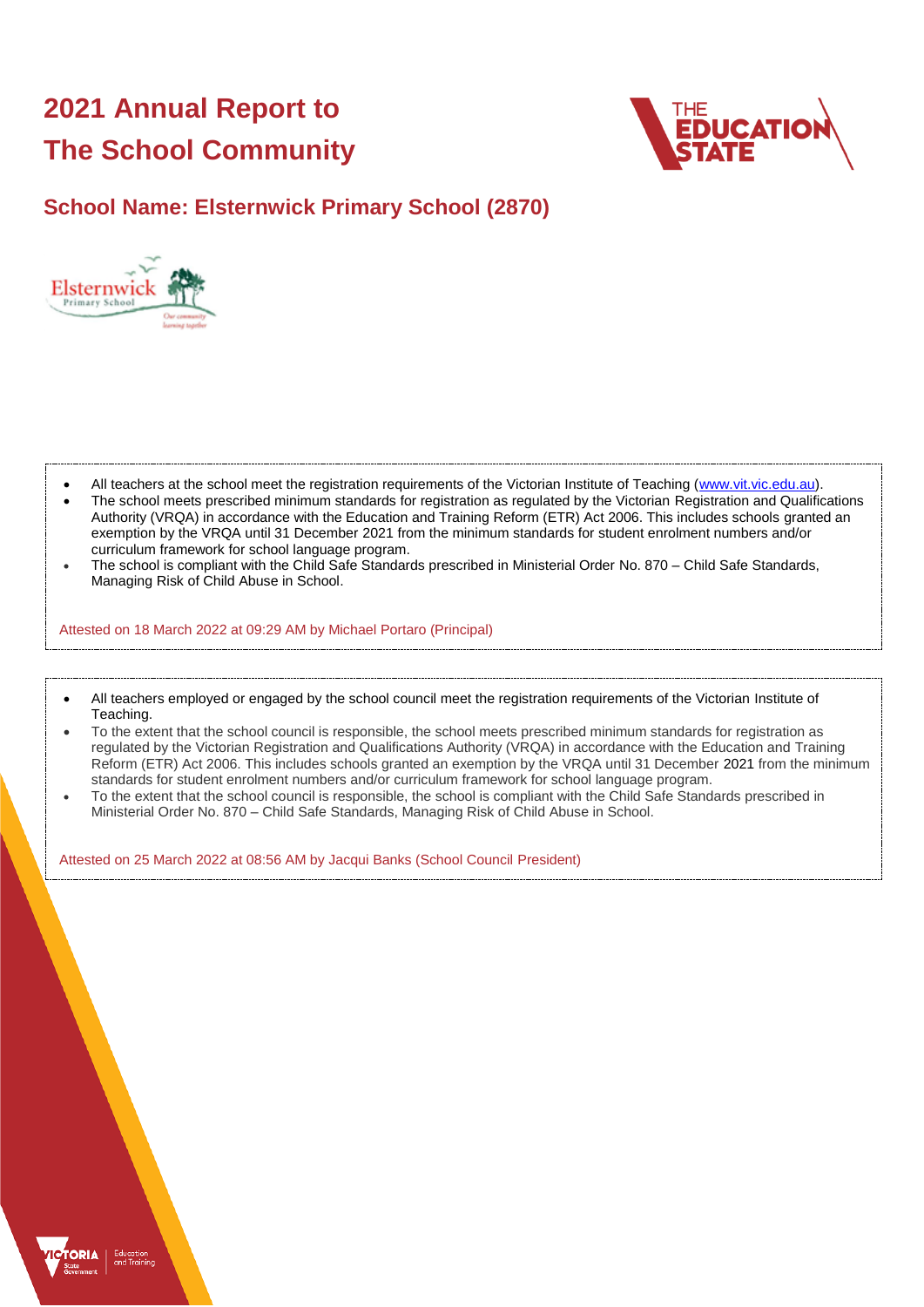

# How to read the Annual Report

### What does the *'About Our School'* commentary section of this report refer to?

The 'About our school' commentary provides a brief background on the school, an outline of the school's performance over the year and future directions.

The 'School Context' describes the school's vision, values and purpose. Details include the school's geographic location, size and structure, social characteristics, enrolment characteristics and special programs.

The 'Framework for Improving Student Outcomes (FISO)' section includes the improvement initiatives the school has selected and the progress they have made towards achieving them through the implementation of their School Strategic Plan and Annual Implementation Plan.

### What does the *'Performance Summary'* section of this report refer to?

The Performance Summary includes the following:

#### **School Profile**

- student enrolment information
- the school's 'Student Family Occupation and Education' category
- a summary of parent responses in the Parent Opinion Survey, shown against the statewide average for Primary schools
- school staff responses in the area of School Climate in the School Staff Survey, shown against the statewide average for Primary schools

#### **Achievement**

- English and Mathematics for Teacher Judgements against the curriculum
- English and Mathematics for National Literacy and Numeracy tests (NAPLAN).

#### **Engagement**

Student attendance at school

#### **Wellbeing**

Student responses to two areas in the Student Attitudes to School Survey:

- Sense of Connectedness
- Management of Bullying

Results are displayed for the latest year and the average of the last four years (where available). As NAPLAN tests were not conducted in 2020, the NAPLAN 4-year average is the average of 2018, 2019 and 2021 data in the 2021 Performance Summary.

### Considering COVID-19 when interpreting the Performance Summary

The Victorian community's experience of COVID-19, including remote and flexible learning, had a significant impact on normal school operations in 2020 and 2021. This impacted the conduct of assessments and surveys. Readers should be aware of this when interpreting the Performance Summary.

For example, in 2020 and 2021 school-based surveys ran under changed circumstances, and NAPLAN was not conducted in 2020. Absence and attendance data during this period may have been influenced by local processes and procedures adopted in response to remote and flexible learning.

Schools should keep this in mind when using this data for planning and evaluation purposes.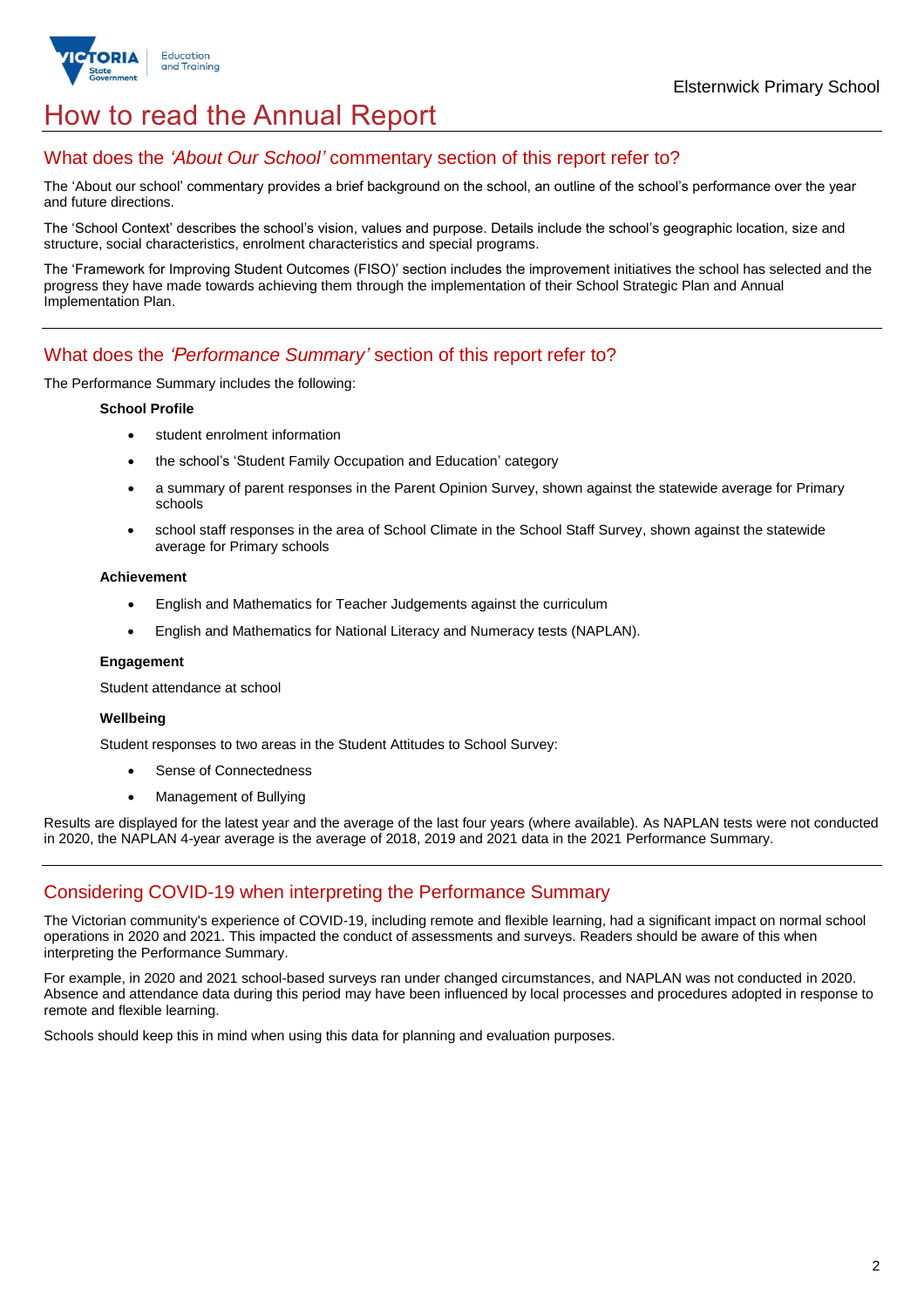

# How to read the Annual Report (continued)

### What do *'Similar Schools'* refer to?

Similar Schools are a group of Victorian government schools with similar characteristics to the school.

This grouping of schools has been created by comparing each school's socio-economic background of students, the number of non-English speaking students and the school's size and location.

## What does *'NDP'* or '*NDA*' mean?

'NDP' refers to no data being published for privacy reasons or where there are insufficient underlying data. For example, very low numbers of participants or characteristics that may lead to identification will result in an 'NDP' label.

'NDA' refers to no data being available. Some schools have no data for particular measures due to low enrolments. There may be no students enrolled in some year levels, so school comparisons are not possible.

Note that new schools only have the latest year of data and no comparative data from previous years. The Department also recognises unique circumstances in Specialist, Select Entry, English Language, Community Schools and schools that changed school type recently, where school-to-school comparisons are not appropriate.

# What is the *'Victorian Curriculum'*?

The Victorian Curriculum F–10 sets out what every student should learn during his or her first eleven years of schooling. The curriculum is the common set of knowledge and skills required by students for life-long learning, social development and active and informed citizenship.

The Victorian Curriculum is assessed through teacher judgements of student achievement based on classroom learning.

The curriculum has been developed to ensure that school subjects and their achievement standards enable continuous learning for all students, including students with disabilities.

The 'Towards Foundation Level Victorian Curriculum' is integrated directly into the curriculum and is referred to as 'Levels A to D'.

'Levels A to D' may be used for students with disabilities or students who may have additional learning needs. These levels are not associated with any set age or year level that links chronological age to cognitive progress (i.e., there is no age expected standard of achievement for 'Levels A to D').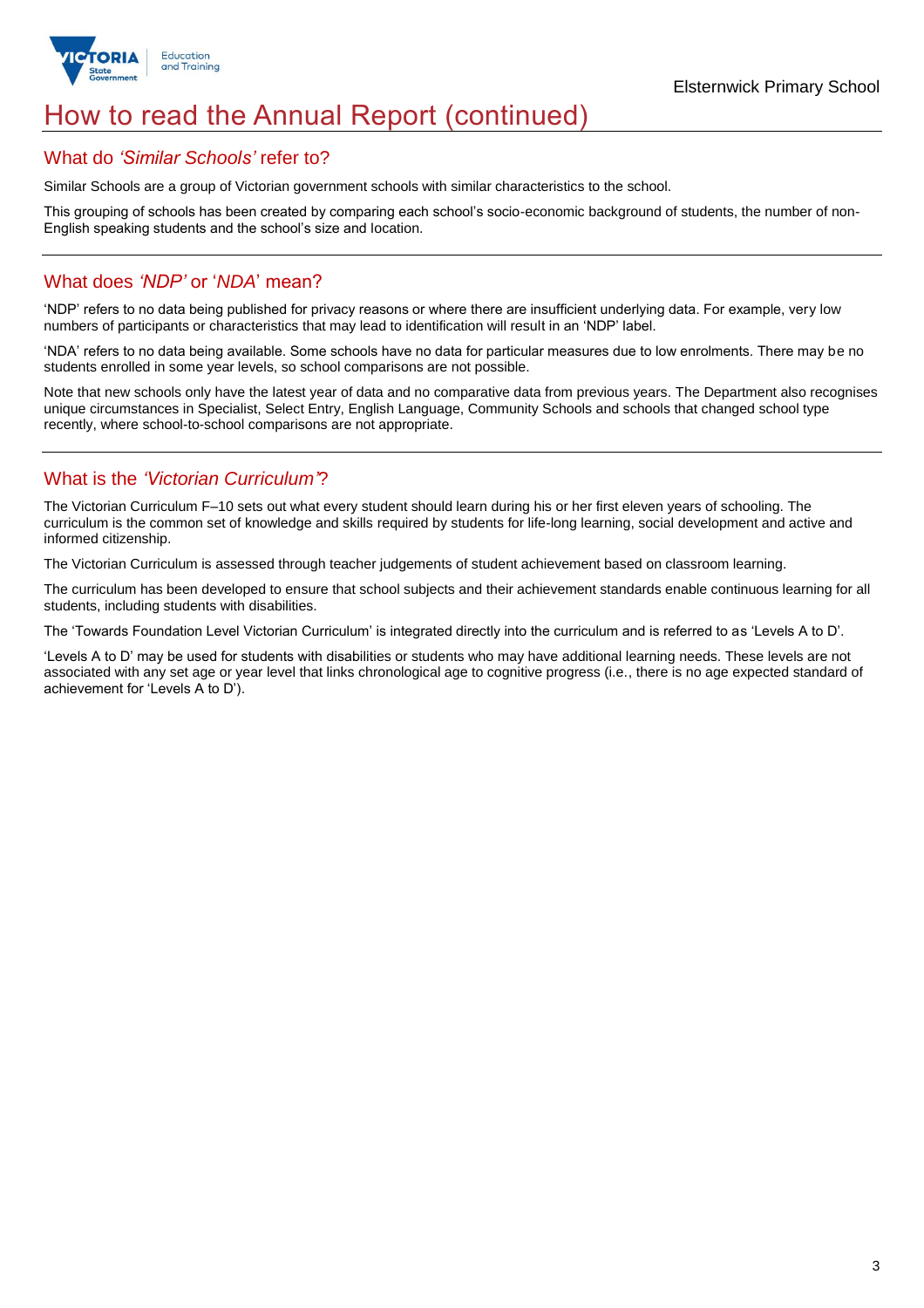

# **About Our School**

## School context

Elsternwick Primary School (EPS) is located in the suburb of Brighton, ten kilometres south-east of Melbourne's Central Business District and caters to a diversity of socio-economic and cultural backgrounds. Our school was established in 1888 and enrolled 538 students at the commencement of 2021 that were placed in 23 classes. EPS is dedicated to providing a safe, supportive environment which has high expectations for our students' academic progress, engagement to our community and overall wellbeing. Everything that we do is centred around our vision, striving for and achieving more than the expected.

The school values of Respect, Responsibility, Personal Excellence and Curiosity are central to and embedded in the School Vision. They guide teachers and students by providing the framework and expectations for the way we act, learn and interact at EPS.

In 2021, the school continued to implement the goals set out in the four year Strategic Plan period 2018-2021. These included:

- students achieving at least 12 months learning growth each year in all curriculum areas and
- providing an environment where students feel safe, valued and respected as members of our school community.

Our workforce composition included a Principal and Assistant Principal, the equivalent of 35 teaching staff encompassing classroom, specialists and support teachers in both full time and part time positions. The school also employed 13 Educational Support Staff and 4 Literacy/Numeracy Tutors.

Our school focussed carefully on the learning needs and welfare of our International Students to achieve success in all areas of the curriculum.

The Student Family Occupation Education (SFOE) index was 0.07 in 2021 and our Nationally Consistent Collection of Data (NCCD) data for 2021 identified 45% of students as requiring varying levels of adjustment. There were small percentages of students funded through the Program for Students with Disabilities (PSD) and the Marrung Aboriginal Education Plan.

# Framework for Improving Student Outcomes (FISO)

The impact of Covid 19 was significant in changing our learning priorities in 2021.

The school's AIP focused on implementing the following Framework for Improving Student Outcomes (FISO) initiatives, Key Improvement Strategies (KIS) and Goals:

FISO: Curriculum planning & assessment

KIS: Learning, catch-up and extension priority

Goal: For all students at EPS to achieve at least 12 months learning growth each year for all curriculum areas, according to teacher judgements.

Progress: Over the review period (2018 – 2021), the percentage of students who achieved 12 months or more learning growth (averaged over the 3-year period from semester two 2017 to semester two 2020) in reading was 80%, writing 82%, speaking and listening 90%, number & algebra 82%, measurement & geometry 83% and statistics & probability 84%. The Tutor Learning Initiative (TLI) was implemented in 2021 to support students with low growth in literacy and numeracy following assessment after remote learning.

FISO : Setting expectations and promoting inclusion

KIS: Happy, active and healthy kids priority

Goal: To embed the Resilience Project and Respectful Relationships into the wellbeing framework to ensure students,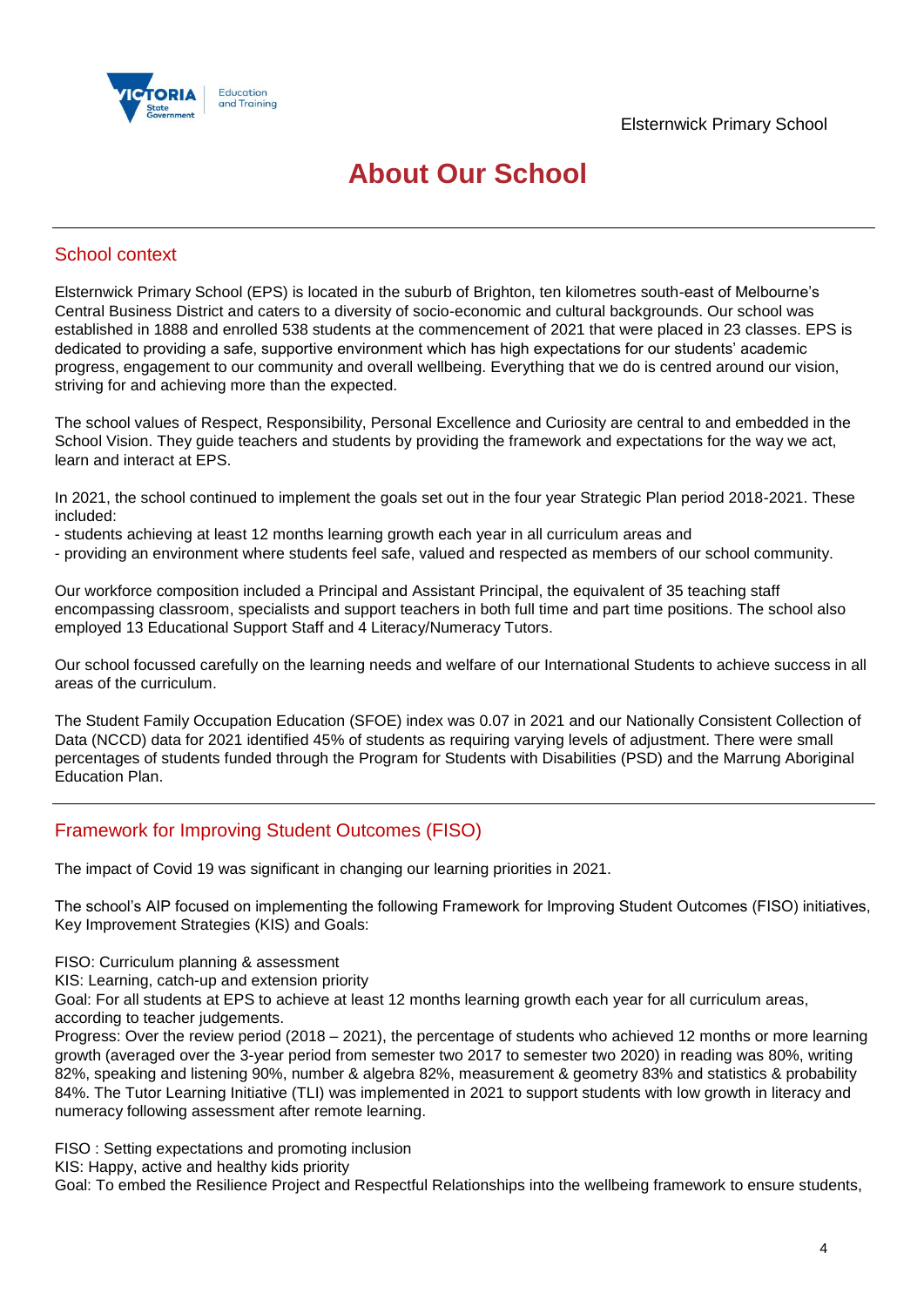

Elsternwick Primary School

staff, parents and carers feel safe, valued and respected.

Progress: EPS not only became accredited but was also a lead school and this was resourced by a \$10,000 grant from the Department of Education and Training (DET). This was evident with the increase in student's perception of safety and a reduction in experiences of bullying. The 2021 AtoSS data indicated 80% positive responses to the factor,

FISO: Empowering students and building school pride

KIS: Connected schools priority

Goal: To develop sustainable and effective reciprocal partnerships with diverse community agencies to enable students to reach their full potential.

Progress: Several external organisations were engaged in 2021, these included:

- the Alannah and Madeline Foundation
- Bayside Youth Council
- the Daniel Morcombe Foundation
- Kids Helpline
- Mental Health Foundation Australia
- Glen Eira's Disability Awareness in Schools

Parent/Carer feedback has indicated high levels of satisfaction with endorsement of the learning culture, staff approachability and support. School communications are very effective with high levels of community engagement and involvement. Parents/Carers also reported that they were comfortable to discuss their children's progress or any matters around student learning and wellbeing at any time.

FISO: Empowering students and building school pride

KIS: Create a climate where students are heard, understood and empowered.

Goal: To increase student engagement by promoting student agency & voice and providing opportunities to develop student leadership

Progress: Student leadership opportunities were expanded to further support with student wellbeing leaders and peer mediators being trained in Restorative Practices. Significant gains were made in the opportunities for students to have voice in the classrooms and in school decision making with Student Voice Meetings occurring weekly in every class. Evidence of the success of the progress of this goal was that from 2020 to 2021 the percentage of positive responses to the Student voice and agency factor increased by 10%. This data was well above the similar schools, network schools and the state means.

2021 was the final year of our 2018 - 2021 School Strategic Plan (SSP) and a review was conducted with the aim of creating a self-sustaining cycle of continuous improvement. Using data and evidence, EPS undertook a pre-review selfevaluation (PRSE) to form a collective view of current practice and areas for improvement. A 2021 - 2024 SSP was then developed and endorsed by School Council.

# Achievement

Achievement must be viewed in the context of the COVID-19 pandemic. Two years of interrupted learning with multiple challenges thrown at the school as an organisation, leadership, teaching staff and students created an environment where rediscovering our students as learners was key.

Due to the success of the EPS remote and flexible learning program in 2020 (which increased both students and teachers capacity to utilise technology to support learning), a majority of students, families and staff transitioned in and out of remote and flexible learning effectively and quickly in 2021. High expectations for teaching, learning and achievement continued with WebEx and Google Classrooms utilised for remote and flexible learning. At the beginning of 2021 rigorous processes around the Tutor Learning Initiative were established to identify short term, achievable goals for targeted students. A strong partnership between the tutors, classroom teachers and home were established, and the tutors continued to work with the teaching teams and students to support the teaching and learning both onsite and remotely. Teaching staff continue to collaboratively plan, teach, assess and reflect on the curriculum offered to continue providing comprehensive and high quality teaching and onsite and remote learning programs. Our primary focus was on facilitating and continuing the essential learning in English and Mathematics which went beyond the DET minimum expectations. Through the provision of a quality and differentiated curriculum,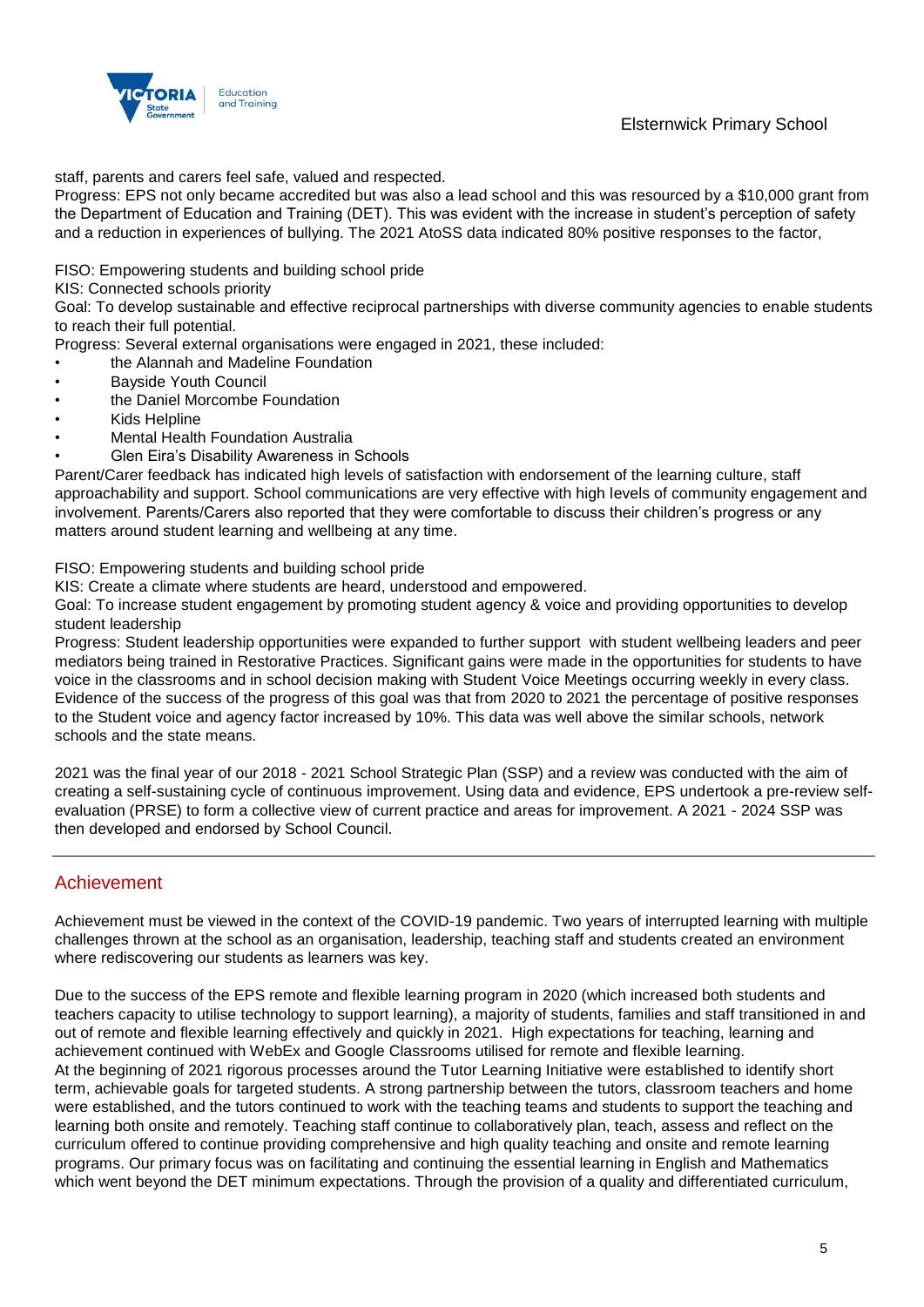teachers and tutors were able to offer a range of support and extension to students in both remote and onsite learning environments. In addition to this focus, students also continued to engage in our Specialist programs, Inquiry units and the Personal and Social Capabilities.

In 2021, we continued the work to embed our whole school instructional model. Through ongoing collaboration, teachers continued to build their knowledge around best practice and how to use purposeful data to inform their planning. EPS continued to focus on ensuring all students experience success in their learning and achieve greater than expected growth.

We used the 2021 NAPLAN data with a range of other assessments to determine our student achievement and growth. Use of assessments such as the Progressive Achievement Tests (PAT) in Reading, Grammar & Punctuation, Spelling and Mathematics, the Assessment for Common Misunderstandings, Fountas and Pinnell Benchmarking System, On Demand to measure both literacy and numeracy achievement and growth. In addition, a broad range of formative assessment strategies were used by teachers to build an understanding of where students were at upon return to onsite learning, and how they can best support the next learning priorities.

Our teacher judgements from Prep - 6 demonstrate a high percentage of students working at or above the expected curriculum standards in Literacy and Numeracy. This was inline with similar schools and well above the state expectations.

The 2021 NAPLAN reading data demonstrates that for year 3, almost 90% of students are achieving in the top 3 bands, in line with similar schools and well above the state average. The 2021 results show the highest percentage of students achieving in the top two bands over the last 5 years. It also revealed that the tail (students working in the bottom two bands) had disappeared. The year 5 reading results were similar, with 90.7% of students achieving in the top 3 bands, above similar schools and well above the state average. Again, the 2021 results showed the lowest number of students in the bottom 2 bands over the last 5 years.

The 2021 NAPLAN numeracy data demonstrates an outstanding performance in year 3, with a slight dip in the year 5 achievement. In 2021, 89.6% of year 3 students achieved in the top 3 bands above similar schools and well above the state average. The 2021 results also show the highest percentage of students achieving in the top two bands over the last 5 years, with only 1 student working in the bottom 2 bands. In year 5, 79.7% of students were working in the top three bands (slightly below our 4 year average of 80.9%) but in line with similar schools and well above the state average. This was the second highest percentage of students performing in the top two bands and also the lowest number of students working in the bottom 2 bands over the last 5 years.

Learning gain indicates that whilst many of our students achieved incredible success, maintaining or increasing their learning growth, the continuation of remote and flexible learning in 2021 meant that despite everyone's best efforts, some students and families were able to engage more readily than others. Close analysis of our data at the end of 2021 highlighted students who would benefit from targeted catch up support in 2022. A rigorous process has been established both the tutoring program and additional support programs across the school, with an initial focus of literacy.

In 2022, EPS continues to focus on ensuring all students experience success in their learning and achieve greater than expected growth. Our future direction and strategies include the implementation of Professional learning Communities and the use of the new assessment package, Student Performance Analyser (SPA) for management of school wide, cohort and individual student data. This will ensure continued focus on student learning and growth, with student data and achievement continuously tracked and reflected upon to ensure that all students are working at their point of need and towards achieving continuous learning growth in 2022.

# Engagement

Our student absence data is significantly lower than the Similar and State averages, and was lower in 2021 than our four year average. Other measures for Engagement employed throughout the school in 2021 included The Student Attitudes to School Survey in Years 4-6, The Resilient Youth Survey in 3-6, and the Pivot Teacher Perception Survey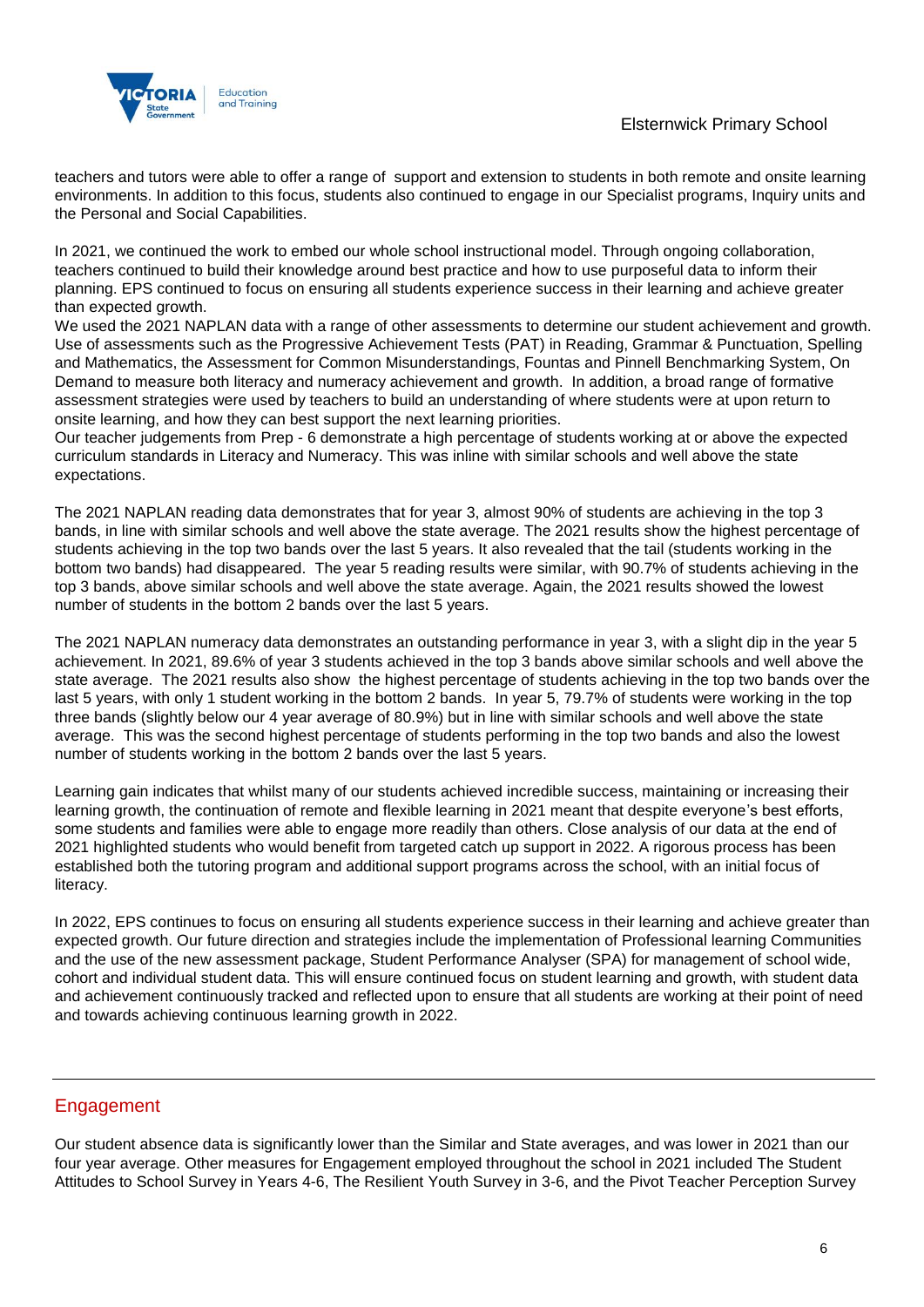

(introduced in Term 4).

Ensuring students stayed safe, connected and engaged to their education was a priority as we transitioned in and out of remote learning. A guide for monitoring and maintaining student attendance was developed, including referral pathways and strategies such as: SMS notifications to parents/carers; regular parent/carer communication; modified attendance plans for students struggling to maintain engaged; individual wellbeing check ins with classroom teachers; and follow up from the leadership team for ongoing absence (including consultation with SSS team).

The leadership team implemented regular surveys with all stakeholders and adapted the remote learning program accordingly to support sustained engagement; modifications included an in increase in live teaching, small group conferencing and opportunities for social interaction between students to support engagement. A number of incursions and special events were added to the program, such as writing workshops with a well-known author and a series of mindfulness classes for every year level. Specialist teachers also offered whole cohort live lessons throughout the week to engage the students in a social learning environment.

The focus on developing student's ICT skills in 2020 enabled students to transition smoothly back into remote learning with Webex and Google Classroom in 2021. Professional learning for staff included a focus on upskills and knowledge sharing in programs and apps to support student engagement. This included the use of websites such as The Resilience Project online hub, Kids Helpline online, GoNoodle movement breaks, Storybox Library and online libraries, and Canva to support students to creatively share their learning.

Attitudes to School Survey results formed the focus questions for small student voice focus groups with the principal class team throughout Term 3 and 4. Conversations focused on getting further feedback on the five-step behaviour management approach, equity and fairness, respect between students, experiences in the playground, understanding of bullying and student voice. This feedback was shared with staff on curriculum day and informed a review of each year level's Student Voice Action Plans and led to an improvement in scheduling and functioning of Student Voice meetings in each grade each week. In Term 4, student responses to the Pivot Survey also informed the focus of Student Voice meetings.

# **Wellbeing**

Our 2021 Attitudes to School Survey data shows our 'Sense of Connectedness' sitting above our four year average. Similarly, our 'Management of Bullying' sits above our four year average and now exceeds State and Similar Schools. This improvement highlights the effectiveness of our whole school behaviour management approach, wellbeing curriculum program and the impact of our school goal in supporting students to feel 'safe, valued and respected'.

Wellbeing lessons were prioritised and taught as part of the daily learning program for students throughout remote learning, using resources from Respectful Relationships, The Resilience Project and the department mental health toolkit. Teachers ensured that all students entered the remote learning period with increased feelings of safety, an individualised positive coping strategies plan and knowing the trusted adults they could turn to for support. The school was acknowledged as a Lead School for Respectful Relationships and led professional learning for other schools across the network.

Regular surveys were conducted with all members of the school community to gauge their feelings of safety and connectedness. This data was analysed and informed the modifications made to the online learning program, including an increase in live lessons, small focus groups facilitated by the teacher, and break out groups for student discussion and reflection. Throughout remote learning, one-on-one wellbeing check-ins were scheduled regularly with every student. Clear guidelines were developed for staff, students and parents/carers to learn and communicate safely and responsibly online. Families were offered increased opportunities to connect with teachers online, which enabled regular communication and collective responsibility for students' social, emotional and academic progress.

Student wellbeing was tracked through a modified version of the Department's At Risk Planning Tool. The CASEA team continued to work with the EPS community throughout Terms 2 and 3, providing an online consult space for staff and families; referrals to allied health professionals; and professional learning for staff on supporting students in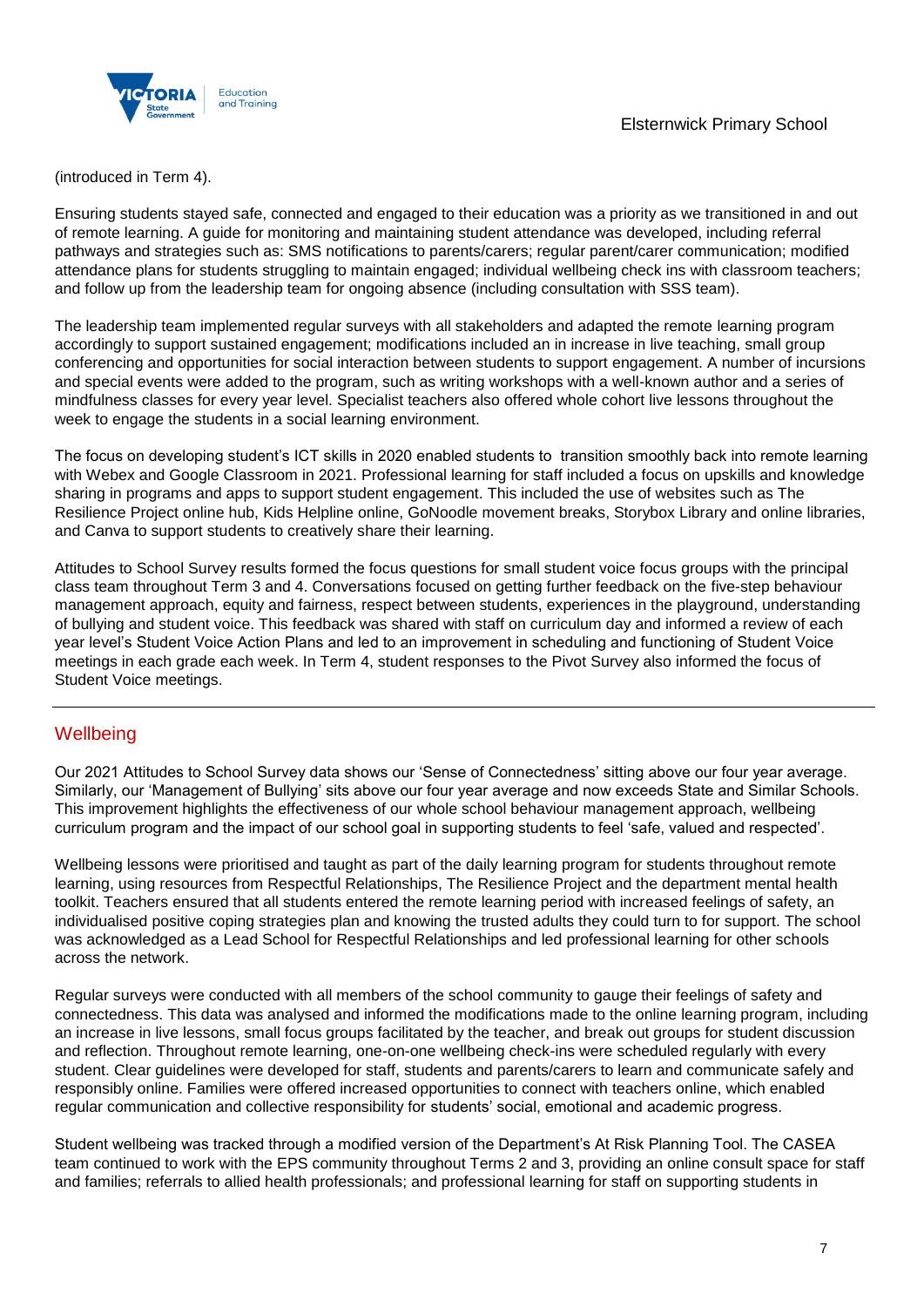

## Elsternwick Primary School

managing anxiety and change. In Term 4 our Inclusion Coordinator commenced and conducted small wellbeing groups across the school with students who were identified through our return to school surveys as having anxiety or challenges transitioning back to the school setting.

As part of the school's PLC training, all students completed Pivot surveys on teacher effectiveness. Survey responses were analysed in staff meetings and informed the focus of Student Voice meetings throughout Term 4.

# Finance performance and position

Elsternwick Primary school set a conservative budget for 2021 influenced by the uncertainty of a second year operating in the context of COVID-19 and finished the year with a Net Operating Surplus of \$76.178.00.

The 2018 - 2021 School Strategic Plan, along with the 2021 Annual Implementation Plan, continued to provide the framework for school council allocation of funds to support school programs and priorities.

Several factors influenced the schools end of year financial position including -

- Parent/carer payment contributions in excess of that budgeted.
- Provision of more flexible options for making contributions via termly instalments resulted in increased contributions.
- Targeted program funding initiatives via DET.
- Reduced expenditure relating to fundraising and other programs that were deferred.
- Impact of COVID-19 on additional revenue streams such as facilities hire.

- Deferral of Capital works programs such as redevelopment of the school's student bathrooms to 2022 due to restrictions.

Due to fortunate timing, swimming and camps, some excursions and graduation were able to proceed at EPS in 2021. Other activities, experiences and excursions were adjusted to online or in-house ensuring a rich and varied curriculum was delivered despite the logistical challenges of operating a school during a pandemic.

Not reflected in 2021 financials is the success EPS has had through VSBA Capital works funding opportunities. In 2021 EPS was awarded \$324K to build a new oval through the VSBA Minor capital works program plus an additional \$200K via the Inclusive Schools Fund to build an inclusive flexible learning space. These projects will commence in 2022.

### **For more detailed information regarding our school please visit our website at [www.elsternwickps.vic.edu.au](file:///C:/Users/08319876.EDU001/Downloads/www.elsternwickps.vic.edu.au)**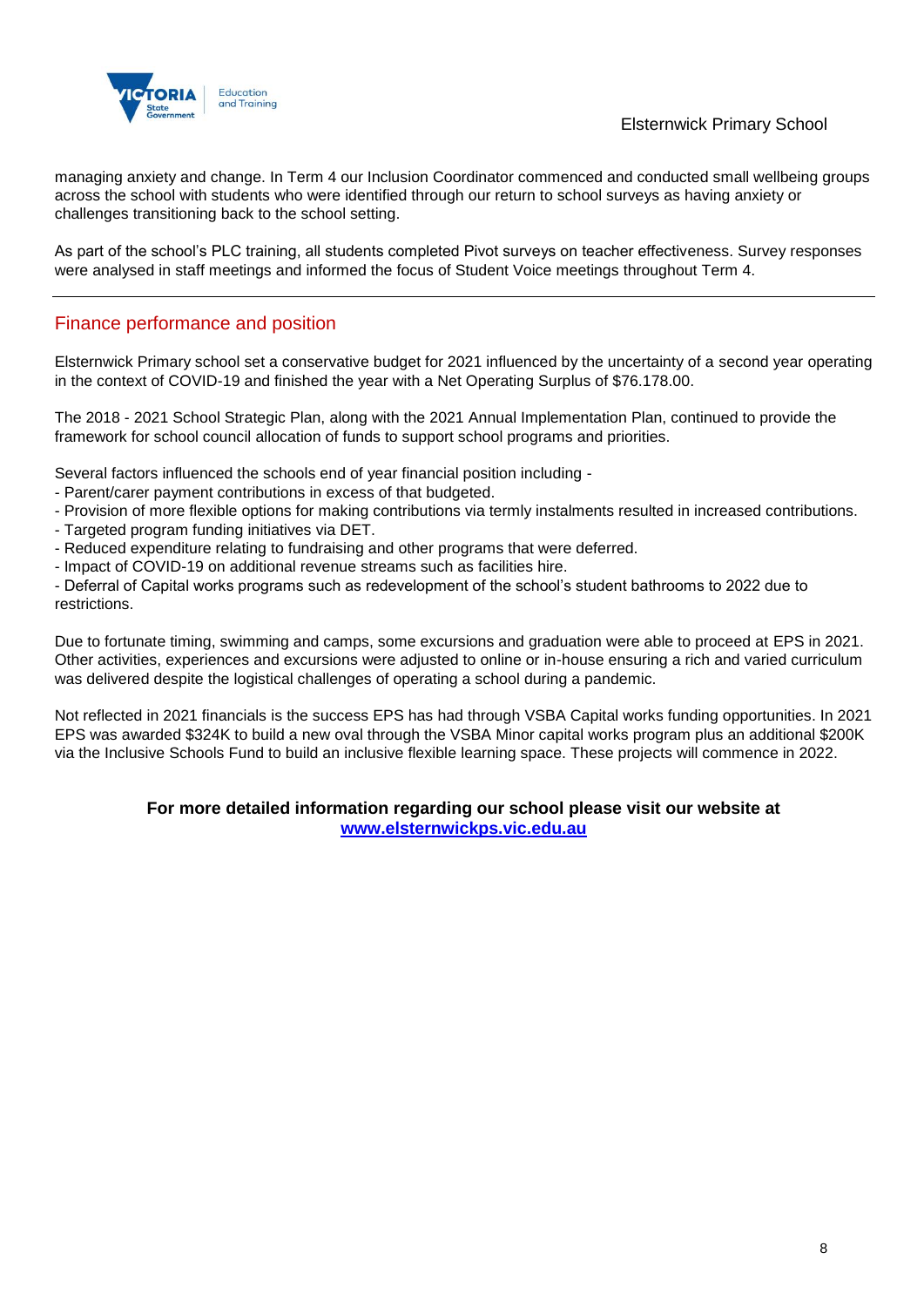

# **Performance Summary**

The Performance Summary for government schools provides an overview of how this school is contributing to the objectives of the Education State and how it compares to other Victorian government schools.

All schools work in partnership with their school community to improve outcomes for children and young people. Sharing this information with parents and the wider school community helps to support community engagement in student learning, a key priority of the Framework for Improving Student Outcomes.

Refer to the 'How to read the Annual Report' section for help on how to interpret this report.

# SCHOOL PROFILE

### **Enrolment Profile**

A total of 498 students were enrolled at this school in 2021, 222 female and 276 male.

6 percent of students had English as an additional language and NDP percent were Aboriginal or Torres Strait Islander.

### **Overall Socio-Economic Profile**

The overall school's socio-economic profile is based on the school's Student Family Occupation and Education index (SFOE).

SFOE is a measure of socio-educational disadvantage of a school, based on educational and employment characteristics of the parents/carers of students enrolled at the school. Possible SFOE band values are: Low, Low-Medium, Medium and High. A 'Low' band represents a low level of socio-educational disadvantage, a 'High' band represents a high level of socio-educational disadvantage.

This school's SFOE band value is: Low

### **Parent Satisfaction Summary**

The percent endorsement by parents on their school satisfaction level, as reported in the annual Parent Opinion Survey.

Percent endorsement indicates the percent of positive responses (agree or strongly agree) from parents who responded to the survey.



### **School Staff Survey**

The percent endorsement by staff on School Climate, as reported in the annual School Staff Survey.

Percent endorsement indicates the percent of positive responses (agree or strongly agree) from staff who responded to the survey.

Data is suppressed for schools with three or less respondents to the survey for confidentiality reasons.

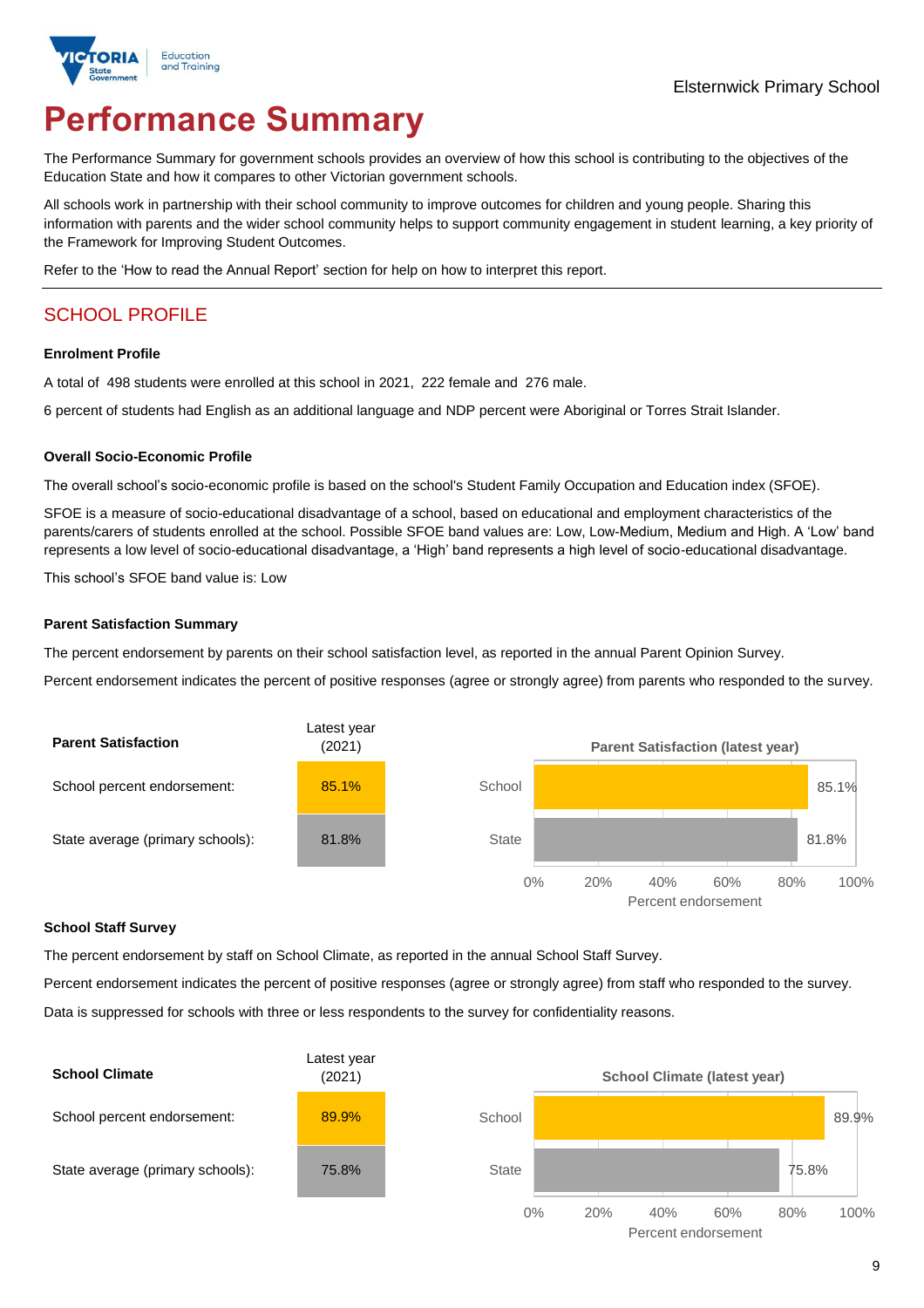

# ACHIEVEMENT

*Key: 'Similar Schools' are a group of Victorian government schools that are like this school, taking into account the school's socioeconomic background of students, the number of non-English speaking students and the size and location of the school.*

### **Teacher Judgement of student achievement**

Percentage of students working at or above age expected standards in English and Mathematics.



Percent students at or above age expected level

| <b>Mathematics</b><br>Years Prep to 6                             | Latest year<br>(2021) |
|-------------------------------------------------------------------|-----------------------|
| School percent of students at or above age<br>expected standards: | 96.0%                 |
| Similar Schools average:                                          | 95.7%                 |
| State average:                                                    | 84.9%                 |

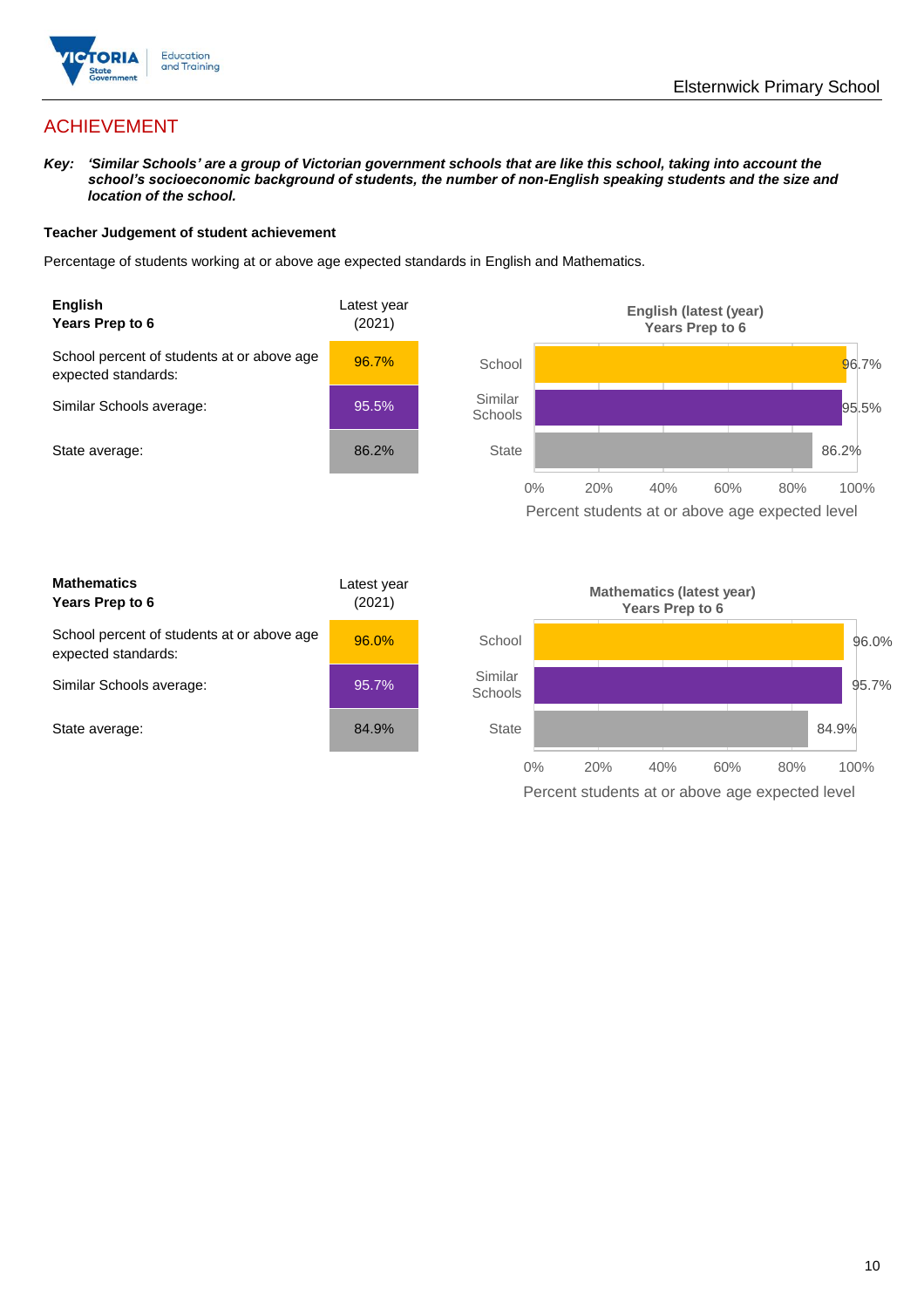

# ACHIEVEMENT (continued)

*Key: 'Similar Schools' are a group of Victorian government schools that are like this school, taking into account the school's socioeconomic background of students, the number of non-English speaking students and the size and location of the school.*

### **NAPLAN**

Percentage of students in the top three bands of testing in NAPLAN.

Note: NAPLAN tests were not conducted in 2020, hence the 4-year average is the average of 2018, 2019 and 2021 data.

| Reading<br>Year <sub>3</sub>                      | Latest year<br>(2021) | 4-year<br>average |                    | <b>NAPLAN Reading (latest year)</b><br>Year <sub>3</sub>                   |
|---------------------------------------------------|-----------------------|-------------------|--------------------|----------------------------------------------------------------------------|
| School percent of students in<br>top three bands: | 91.2%                 | 90.7%             | School             | 91.2%                                                                      |
| Similar Schools average:                          | 90.1%                 | 90.0%             | Similar<br>Schools | 90.1%                                                                      |
| State average:                                    | 76.9%                 | 76.5%             | <b>State</b>       | 76.9%                                                                      |
|                                                   |                       |                   | 0%                 | 20%<br>40%<br>60%<br>80%<br>100%<br>Percent of students in top three bands |
| Reading<br>Year 5                                 | Latest year<br>(2021) | 4-year<br>average |                    | <b>NAPLAN Reading (latest year)</b><br>Year 5                              |
| School percent of students in<br>top three bands: | 90.7%                 | 88.3%             | School             | 90.7%                                                                      |
| Similar Schools average:                          | 87.1%                 | 84.9%             | Similar<br>Schools | 87.1%                                                                      |
| State average:                                    | 70.4%                 | 67.7%             | <b>State</b>       | 70.4%                                                                      |
|                                                   |                       |                   | $0\%$              | 20%<br>40%<br>60%<br>100%<br>80%<br>Percent of students in top three bands |
| <b>Numeracy</b><br>Year <sub>3</sub>              | Latest year<br>(2021) | 4-year<br>average |                    | <b>NAPLAN Numeracy (latest year)</b><br>Year <sub>3</sub>                  |
| School percent of students in<br>top three bands: | 89.6%                 | 88.8%             | School             | 89.6%                                                                      |
| Similar Schools average:                          | 84.8%                 | 86.2%             | Similar<br>Schools | 84.8%                                                                      |
| State average:                                    | 67.6%                 | 69.1%             | <b>State</b>       | 67.6%                                                                      |
|                                                   |                       |                   | 0%                 | 40%<br>100%<br>20%<br>60%<br>80%<br>Percent of students in top three bands |
| <b>Numeracy</b><br>Year 5                         | Latest year<br>(2021) | 4-year<br>average |                    | <b>NAPLAN Numeracy (latest year)</b><br>Year <sub>5</sub>                  |
| School percent of students in<br>top three bands: | 79.7%                 | 80.9%             | School             | 79.7%                                                                      |
| Similar Schools average:                          | 80.0%                 | 79.4%             | Similar<br>Schools | 80.0%                                                                      |
| State average:                                    | 61.6%                 | 60.0%             | State              | 61.6%                                                                      |
|                                                   |                       |                   | $0\%$              | 40%<br>20%<br>60%<br>$80\%$<br>100%                                        |

Percent of students in top three bands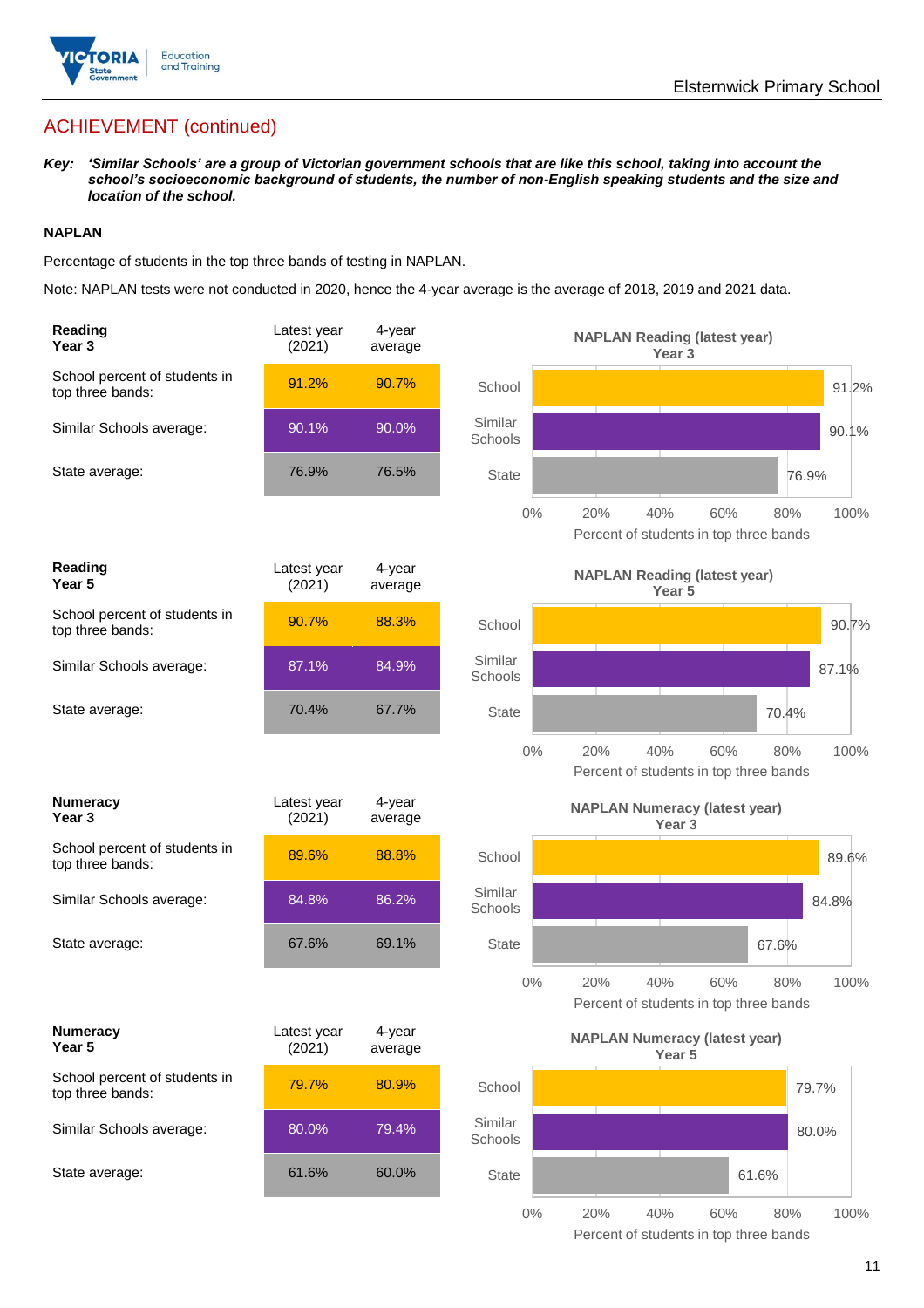

## Elsternwick Primary School

# ACHIEVEMENT (continued)

### **NAPLAN Learning Gain**

NAPLAN learning gain is determined by comparing a student's current year result relative to the results of all 'similar' Victorian students (i.e., students in all sectors in the same year level who had the same score two years prior). If the current year result is in the top 25 percent, their gain level is categorised as 'High'; middle 50 percent is 'Medium'; bottom 25 percent is 'Low'.

### **Learning Gain Year 3 (2019) to Year 5 (2021)**



**National Medium Gain Math Dight Gain**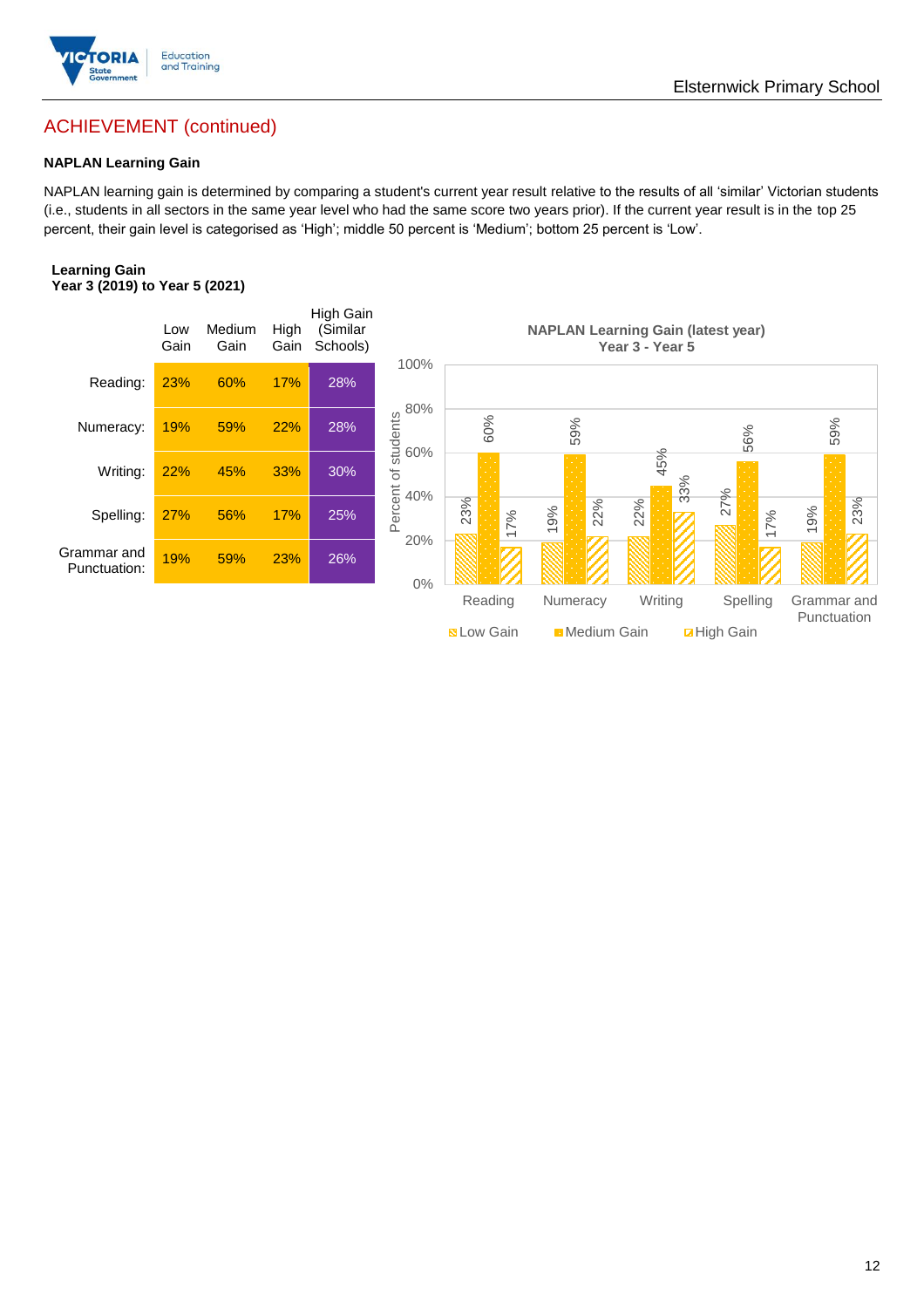

# ENGAGEMENT

*Key: 'Similar Schools' are a group of Victorian government schools that are like this school, taking into account the school's socioeconomic background of students, the number of non-English speaking students and the size and location of the school.*

### **Average Number of Student Absence Days**

Absence from school can impact on students' learning. Common reasons for non-attendance include illness and extended family holidays. Absence and attendance data in 2020 and 2021 may have been influenced by COVID-19.



### **Attendance Rate (latest year)**

|                                             | Prep | Year 1 | Year 2 | Year 3 | Year 4 | Year 5 | Year 6 |
|---------------------------------------------|------|--------|--------|--------|--------|--------|--------|
| Attendance Rate by year level<br>$(2021)$ : | 96%  | 96%    | 96%    | 97%    | 95%    | 96%    | 94%    |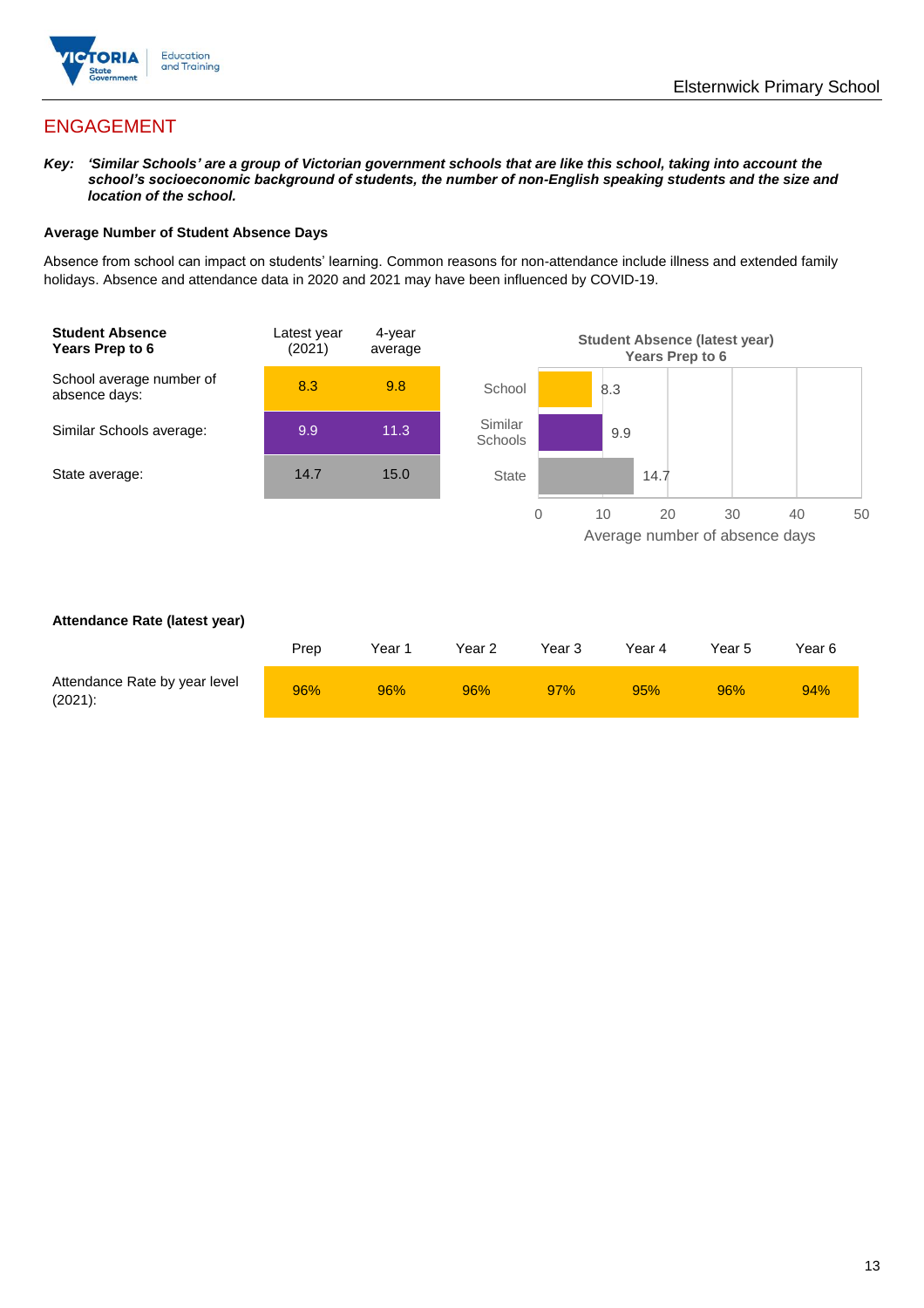

# **WELLBEING**

*Key: 'Similar Schools' are a group of Victorian government schools that are like this school, taking into account the school's socioeconomic background of students, the number of non-English speaking students and the size and location of the school.*

### **Student Attitudes to School – Sense of Connectedness**

The percent endorsement on Sense of Connectedness factor, as reported in the Attitudes to School Survey completed annually by Victorian government school students, indicates the percent of positive responses (agree or strongly agree).



*Due to lower participation rates, differences in the timing of the survey/length of survey period and the general impact of Covid19 across 2020 and 2021, data are often not comparable with previous years or within similar school groups. Care should be taken when interpreting these results.*



### **Student Attitudes to School – Management of Bullying**

The percent endorsement on Management of Bullying factor, as reported in the Attitudes to School Survey completed annually by Victorian government school students, indicates the percent of positive responses (agree or strongly agree).

| <b>Management of Bullying</b><br>Years 4 to 6 | Latest year<br>(2021) | 4-year<br>average |  |
|-----------------------------------------------|-----------------------|-------------------|--|
| School percent endorsement:                   | 81.1%                 | 79.1%             |  |
| Similar Schools average:                      | 76.7%                 | 79.0%             |  |
| State average:                                | 78.4%                 | 79.7%             |  |

*Due to lower participation rates, differences in the timing of the survey/length of survey period and the general impact of Covid19 across 2020 and 2021, data are often not comparable with previous years or within similar school groups. Care should be taken when interpreting these results.*

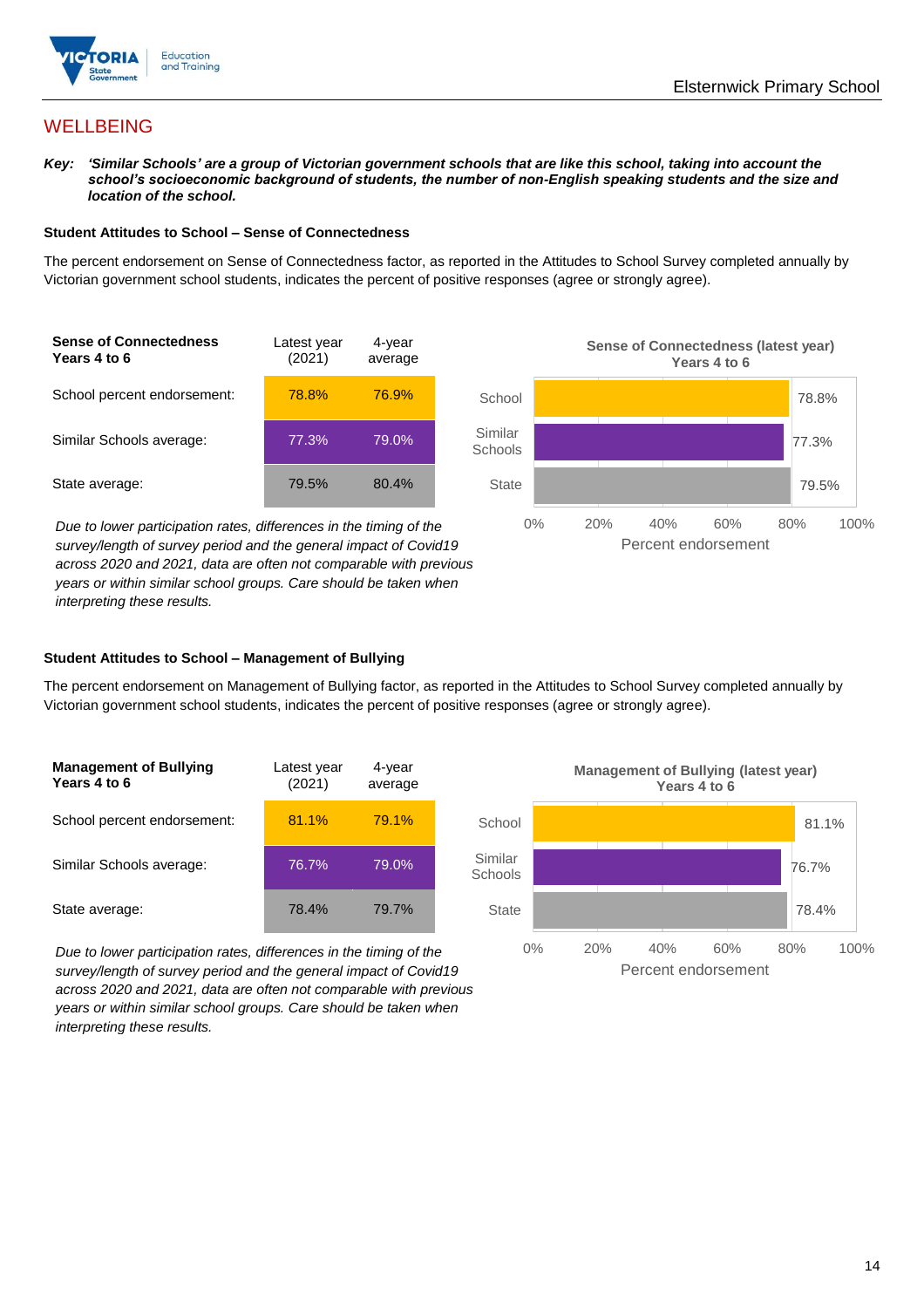

# **Financial Performance and Position**

FINANCIAL PERFORMANCE - OPERATING STATEMENT SUMMARY FOR THE YEAR ENDING 31 DECEMBER, 2021

| <b>Revenue</b>                  | <b>Actual</b> |
|---------------------------------|---------------|
| <b>Student Resource Package</b> | \$3,870,890   |
| Government Provided DET Grants  | \$384,576     |
| Government Grants Commonwealth  | \$12,100      |
| Government Grants State         | \$0           |
| <b>Revenue Other</b>            | \$27,666      |
| <b>Locally Raised Funds</b>     | \$971,368     |
| <b>Capital Grants</b>           | \$0           |
| <b>Total Operating Revenue</b>  | \$5,266,601   |

| Equity <sup>1</sup>                                 | <b>Actual</b> |
|-----------------------------------------------------|---------------|
| Equity (Social Disadvantage)                        | \$10,551      |
| Equity (Catch Up)                                   | \$0           |
| <b>Transition Funding</b>                           | \$0           |
| Equity (Social Disadvantage - Extraordinary Growth) | \$0           |
| <b>Equity Total</b>                                 | \$10,551      |

| <b>Expenditure</b>                    | <b>Actual</b> |
|---------------------------------------|---------------|
| Student Resource Package <sup>2</sup> | \$4,035,497   |
| Adjustments                           | \$0           |
| <b>Books &amp; Publications</b>       | \$2,416       |
| Camps/Excursions/Activities           | \$286,221     |
| <b>Communication Costs</b>            | \$5,943       |
| Consumables                           | \$155,877     |
| Miscellaneous Expense <sup>3</sup>    | \$191,101     |
| <b>Professional Development</b>       | \$28,212      |
| Equipment/Maintenance/Hire            | \$28,690      |
| <b>Property Services</b>              | \$60,202      |
| Salaries & Allowances <sup>4</sup>    | \$113,143     |
| <b>Support Services</b>               | \$182,641     |
| Trading & Fundraising                 | \$64,366      |
| Motor Vehicle Expenses                | \$0           |
| Travel & Subsistence                  | \$0           |
| <b>Utilities</b>                      | \$36,113      |
| <b>Total Operating Expenditure</b>    | \$5,190,423   |
| <b>Net Operating Surplus/-Deficit</b> | \$76,178      |
| <b>Asset Acquisitions</b>             | \$37,330      |

(1) The equity funding reported above is a subset of the overall revenue reported by the school.

(2) Student Resource Package Expenditure figures are as of 24 Feb 2022 and are subject to change during the reconciliation process.

(3) Miscellaneous Expenses include bank charges, administration expenses, insurance and taxation charges.

(4) Salaries and Allowances refers to school-level payroll.